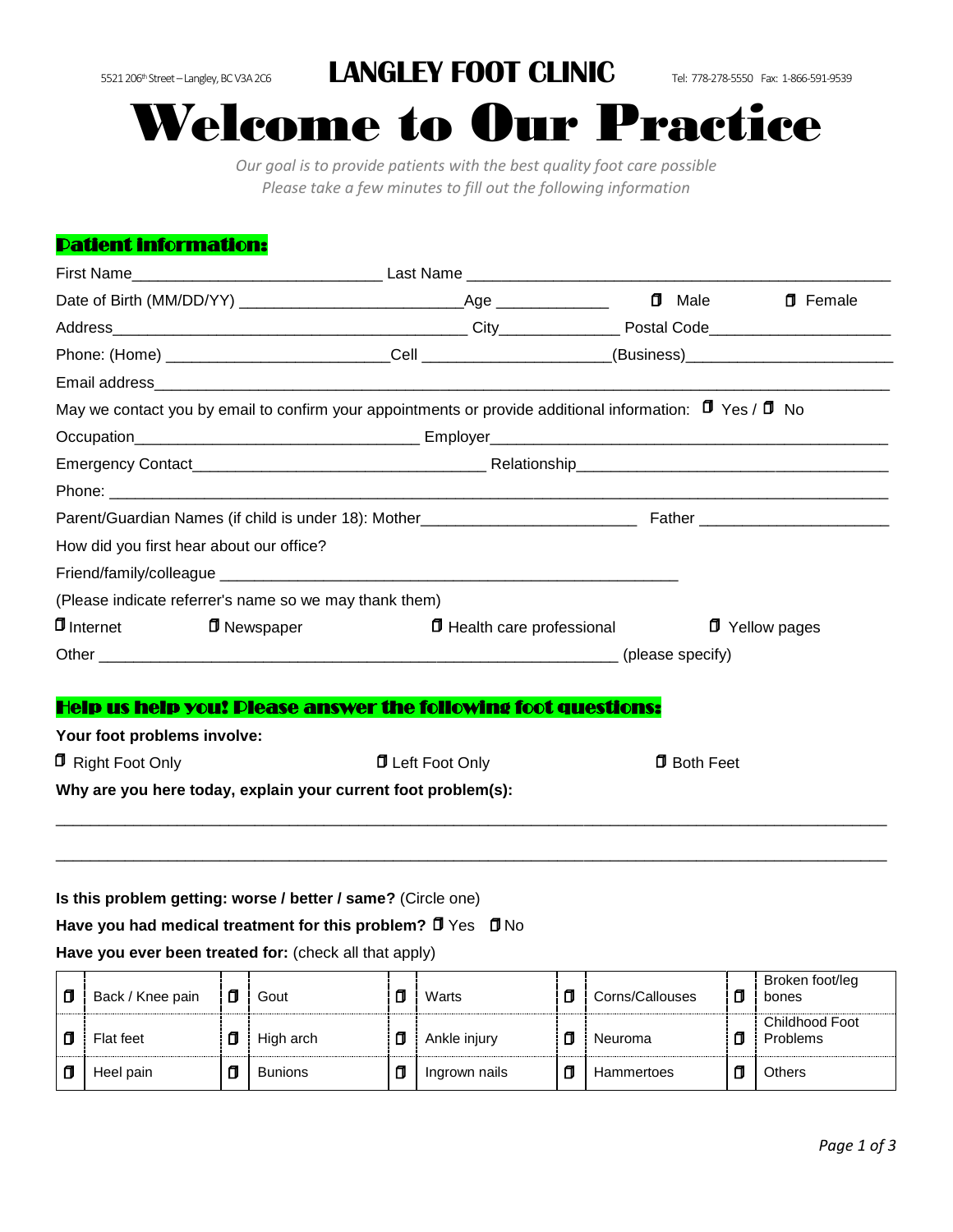| What is your current: Height: ____________                                       |                                | Weight: ______________ |        |                                       |        |
|----------------------------------------------------------------------------------|--------------------------------|------------------------|--------|---------------------------------------|--------|
| On average how much are you on your feet? (Circle one)                           |                                |                        |        |                                       |        |
| $\blacksquare$ 20% $\blacksquare$ 40% $\blacksquare$ 60%                         |                                | $\Box$ 80%             |        | <b>□</b> 100%                         |        |
| What type of footwear do you wear most for work or leisure? (Circle one)         |                                |                        |        |                                       |        |
| <b>If</b> Safety shoe/boot <b>If</b> Athletic <b>If</b> Dress                    |                                | $\Box$ Sandal          |        | <b>D</b> Other ______________________ |        |
| Do you currently use orthotics (shoe inserts)? _________________________________ |                                |                        |        |                                       |        |
| Circle any sports or activities you participate in regularly:                    |                                |                        |        |                                       |        |
| Walking                                                                          | Running Aerobics/Aqua Fit Golf | Hockey                 | Soccer | Racquet Sports                        | Skiing |

Other: \_\_\_\_\_\_\_\_\_\_\_\_\_\_\_\_\_\_\_\_\_\_\_\_\_\_\_\_\_\_\_\_\_\_\_\_\_\_\_\_\_\_\_\_\_\_\_\_\_\_\_\_\_\_\_\_\_\_\_\_\_\_\_\_\_\_\_\_\_\_\_\_\_\_\_\_\_\_\_\_\_\_\_\_\_\_\_\_\_

Ī

# Do you have or have you ever been treated for: Do you have any known allergies to:

| Diabetes:                      |                                                        | Do you smoke? |                        |                                                       | Local anesthetics?<br>Yes                            |     |           |  |  |  |
|--------------------------------|--------------------------------------------------------|---------------|------------------------|-------------------------------------------------------|------------------------------------------------------|-----|-----------|--|--|--|
| $\Box$ Type 2 $\Box$<br>Type 1 |                                                        | How long?     |                        |                                                       | (E.g. Xylocaine, Novocaine)                          |     | <b>No</b> |  |  |  |
| ٥                              | <b>Skin Disorder</b><br><b>Heart Trouble</b><br>٥      |               |                        |                                                       | Adhesive tape/Band-Aids?                             | Yes | <b>No</b> |  |  |  |
| ٥                              | Hepatitis                                              | σ             | <b>Thyroid Problem</b> |                                                       | Other allergies:                                     |     |           |  |  |  |
| 0                              | <b>Liver Disease</b>                                   | 0             | <b>HIV/AIDS</b>        |                                                       | Do you or are you                                    |     |           |  |  |  |
| σ                              | <b>Urinary Problem</b>                                 | ٥             | <b>Blood Disease</b>   |                                                       | Slow to heal after cut?                              |     |           |  |  |  |
| ٥                              | <b>Stroke</b>                                          | ٥             | Stomach/Bowel Trouble  | Bruise easily?                                        |                                                      |     |           |  |  |  |
| σ                              | Depression<br>٥                                        |               | Anxiety                |                                                       | Currently pregnant or nursing?                       |     |           |  |  |  |
| σ                              | <b>Bone Disease</b><br><b>High Blood Pressure</b><br>٥ |               |                        |                                                       | Currently on blood thinners?                         |     |           |  |  |  |
| ٥                              | Cholesterol                                            | α             | Arthritis              |                                                       | <b>Patient Physicians &amp; Medical Specialists:</b> |     |           |  |  |  |
| σ                              | Cancer                                                 | ٥             | Epilepsy               |                                                       | Family Physician:                                    |     |           |  |  |  |
| ٥                              | Shortness of Breath                                    | ٥             | Tuberculosis           |                                                       | Phone:                                               |     |           |  |  |  |
| None apply<br>Other:<br>٥<br>٥ |                                                        |               |                        | Has your doctor treated your foot condition? Yes / No |                                                      |     |           |  |  |  |
|                                | <b>Your current prescription</b><br>medications:       |               |                        |                                                       | Other Doctor's / Health Care professional name:      |     |           |  |  |  |
|                                |                                                        |               | Type of Doctor         |                                                       |                                                      |     |           |  |  |  |
|                                |                                                        |               | Phone:                 |                                                       |                                                      |     |           |  |  |  |
|                                |                                                        |               |                        | Did this doctor refer you to us? Yes / No             |                                                      |     |           |  |  |  |
|                                |                                                        |               |                        |                                                       |                                                      |     |           |  |  |  |

| Local anesthetics?                                    | Yes | N٥ |  |  |  |  |  |
|-------------------------------------------------------|-----|----|--|--|--|--|--|
| (E.g. Xylocaine, Novocaine)                           |     |    |  |  |  |  |  |
| Adhesive tape/Band-Aids?                              | Yes | N٥ |  |  |  |  |  |
| Other allergies:                                      |     |    |  |  |  |  |  |
| Do you or are you                                     |     |    |  |  |  |  |  |
| Slow to heal after cut?                               |     |    |  |  |  |  |  |
| Bruise easily?                                        |     |    |  |  |  |  |  |
| Currently pregnant or nursing?                        |     |    |  |  |  |  |  |
| Currently on blood thinners?                          |     |    |  |  |  |  |  |
| <b>Patient Physicians &amp; Medical Specialists:</b>  |     |    |  |  |  |  |  |
| Family Physician:                                     |     |    |  |  |  |  |  |
| Phone:                                                |     |    |  |  |  |  |  |
| Has your doctor treated your foot condition? Yes / No |     |    |  |  |  |  |  |
| Other Doctor's / Health Care professional name:       |     |    |  |  |  |  |  |
|                                                       |     |    |  |  |  |  |  |
|                                                       |     |    |  |  |  |  |  |
| Type of Doctor                                        |     |    |  |  |  |  |  |
| Phone:                                                |     |    |  |  |  |  |  |
| Did this doctor refer you to us? Yes / No             |     |    |  |  |  |  |  |
|                                                       |     |    |  |  |  |  |  |